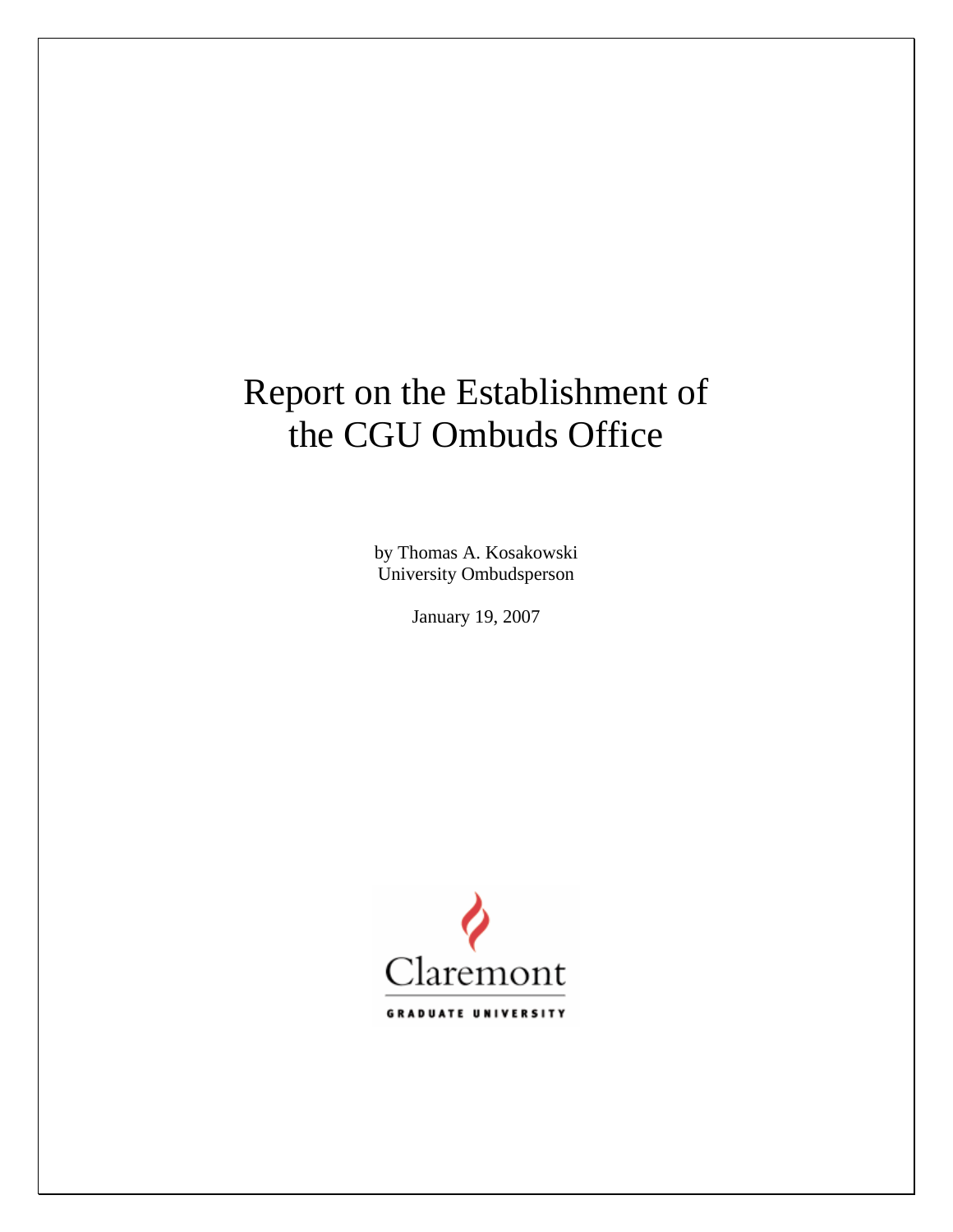# **EXECUTIVE SUMMARY**

#### **Overview**

 In his first six months, the Ombudsperson has created an office in compliance with the prevailing standards for organizational ombuds; marketed the office to the CGU community; and started providing dispute resolution services to visitors from across the campus.

#### **Establishing the Office**

Location and Hours – CGU leases space for the Ombuds Office from the Claremont University Consortium. Located on the lower level of the McAlister Center, the office is convenient, yet discrete for visitors with concerns about confidentiality. The office is furnished so that visitors feel safe and comfortable discussing emotional issues. The office is open Mondays, Tuesday afternoons and evenings, and Thursdays.

Written Protocol – In August, the Ombudsperson and University President signed a Charter Agreement, which defined the Ombudsperson's role and scope of duties with respect to the University. Later, the Ombudsman prepared written Office Policies and Procedures, which detail how the office operates day-to-day. The Ombudsperson also created a database to track general visitor statistics.

Budget – The Ombuds Office was allocated a first-year budget of \$65,080, of which \$56,250 was designated for salary and fringe benefits. Of the remaining discretionary budget, \$3,697 (41.9%) had been spent as of January 11, 2007.

#### **Promoting the Office**

Presentations and Meetings – The President introduced the Ombudsperson in an email to all faculty, staff and students on July 27, 2006. Subsequently, the Ombudsperson made presentations to groups of faculty, students and staff. The Ombudsperson also met individually with administrators, deans, and student leaders to promote the new service.

Electronic and Print Materials – The Ombudsperson created a webpage for the Ombuds Office that explains how the office operates, what services are offered, who the Ombudsperson is, and what other resources are available. The Ombudsperson prepared a brochure that was distributed to incoming students, employees, and various schools and administrative offices.

#### **Visitor Consultations and Upward Feedback**

 In the first six months of operation, visitors brought 40 unique matters to the Ombuds Office. Visitors included students, staff and faculty of both genders and all ethnicities. From these meetings, the Ombudsperson was able to provide upward feedback to the appropriate administrators on approximately five occasions.

#### **Future Objectives**

 In the next six months, the Ombudsperson will work to increase awareness of the Ombuds Office among students. As the Ombudsperson compiles additional data and insights, there may be more opportunities to provide upward feedback and recommendations for systemic change and improvement. The Ombudsperson also will continue to provide mediation and conflict resolution services and advice to the campus community.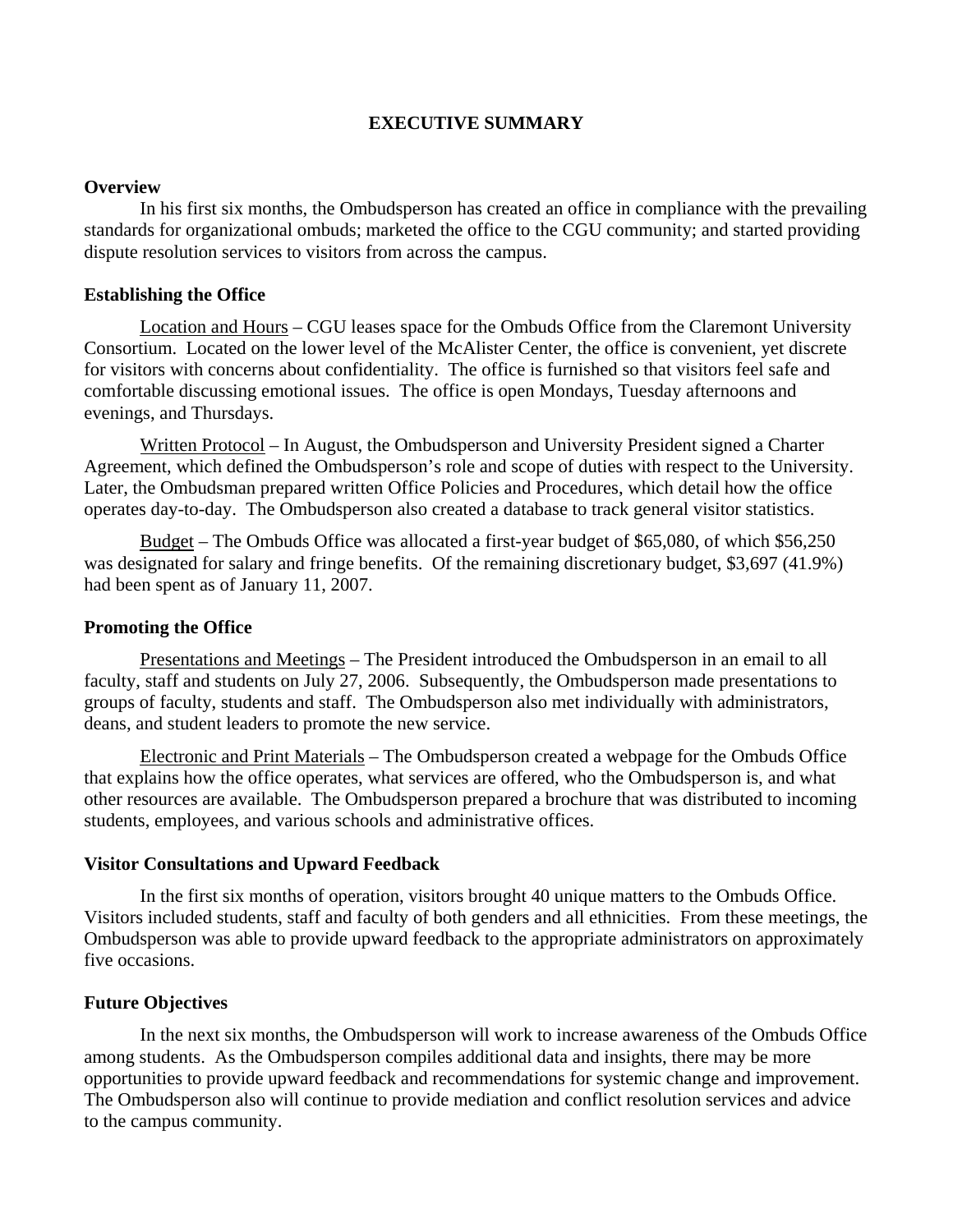# **Defining the University Ombudsperson**

#### Overview of Organizational Ombuds

 An organizational ombudsman is a dispute resolution professional whose primary function is to provide confidential and informal assistance to employees and other stakeholders of an entity. As an internal employee, the organizational ombudsman carries no other role or duties in order to maintain independence and prevent real or perceived conflict of interest. Using alternative dispute resolution techniques, an organizational ombudsman provides options for stakeholders to safely and effectively discuss and resolve their concerns. Additionally, an organizational ombudsman offers coaching on dispute resolution, provides mediation to facilitate conflict resolution, helps enable safe upward feedback, assists those who feel harassed and discriminated against, and generally helps individuals navigate bureaucracy.

## Mandate for CGU's Ombudsperson

 Tom Kosakowski was hired as the first University Ombudsperson for CGU on July 17, 2006, following a two-year evaluation and search process. The Ombudsman was charged with opening an office that serves the entire CGU community and complies with the prevailing professional standards.

## Relevant Professional Standards

 The umbrella organization for the profession is the [International Ombudsman Association](http://www.ombudsassociation.org/) (IOA), which publishes a [Code of Ethics](http://www.ombudsassociation.org/standards/Code_Ethics_1-07.pdf) and [Standards of Practice.](http://www.ombudsassociation.org/standards/Stds_Practice_1-07.pdf) Additional guidance for the establishment and operation of an ombuds office has been published by the [American Bar Association](http://www.abanet.org/adminlaw/ombuds/115.pdf) (ABA) and [IOA](http://www.ombudsassociation.org/pdfs/GuidanceOnABAStandards%20_final.pdf). The ethical tenets of practice are:

*Confidentiality* – The Ombudsperson does not keep records for the University, and won't disclose the names or concerns of visitors, without permission. (The only exception is when the Ombudsperson believes there is an imminent risk of physical harm.) The Ombuds Office thus is not an office of notice for the University.

*Neutrality* – The Ombudsperson is respectfully impartial with all parties to a conflict. The Ombudsperson does not take sides in any dispute, but rather advocates for fair process and equitable results.

*Informality* – The Ombudsperson listens, offers information about CGU policies, procedures and resources, and presents a range of options for resolving problems. With permission, the Ombudsperson will facilitate communication or mediate a dispute. The Ombudsperson does not arbitrate, adjudicate or participate in formal procedures.

*Independence* – To ensure objectivity, the Ombudsperson is not aligned with any administrative unit or school, and reports directly to the President for administrative and budgetary purposes.

These ethical tenets are absolute and non-negotiable, and belong to the Ombuds Office rather than the visitor.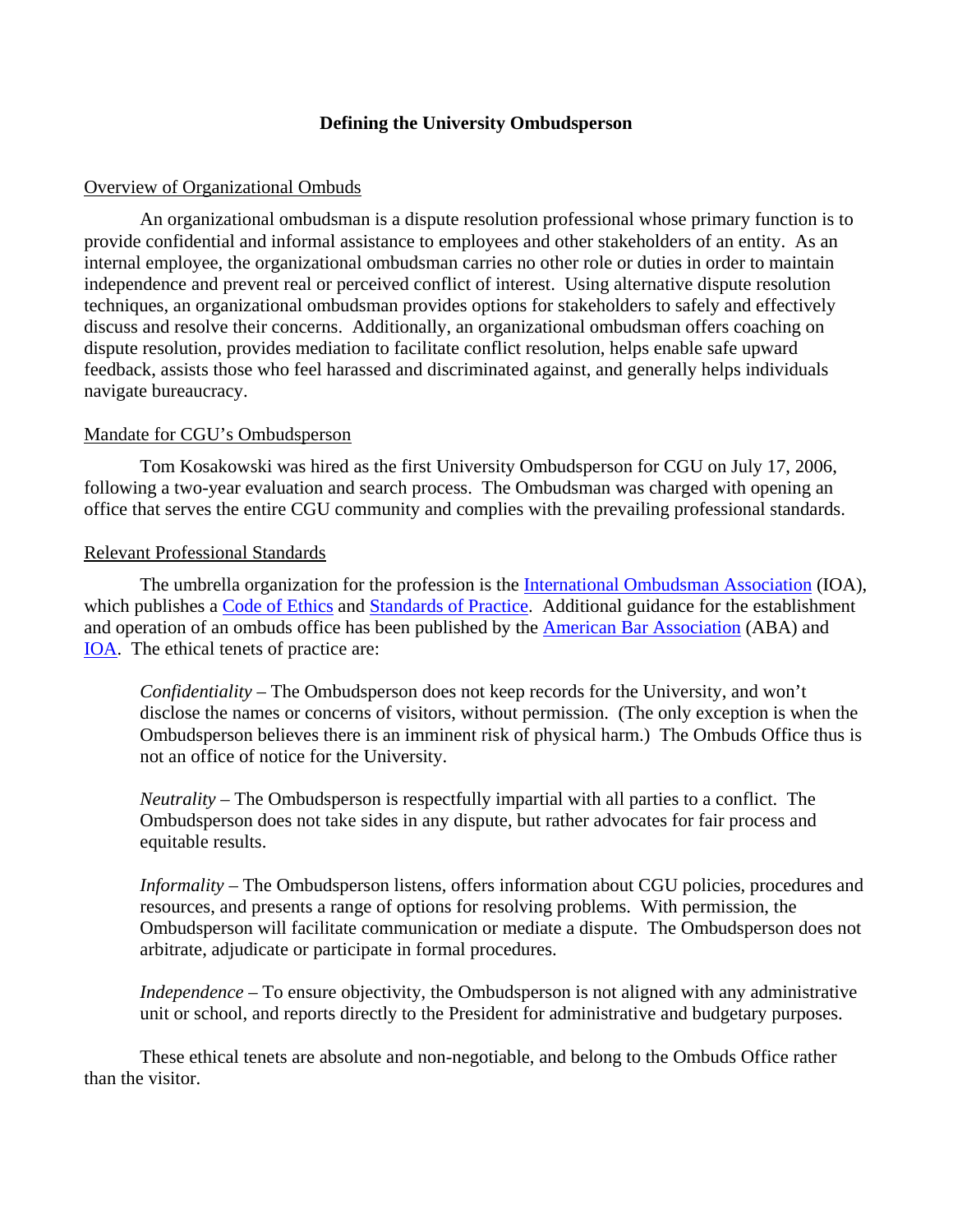# **Written Protocol for the CGU Ombuds Office**

## Charter Agreement

 It is a "best practice" to have a charter agreement that clearly defines the ombudsperson's role, jurisdiction and authority with respect to the organization. In August, the Ombudsperson drafted a proposed Charter Agreement, which was revised with input from Bill Everhart, Senior VP for Finance and Administration, Brenda Leswick, Associate VP of Human Resources, and Laura Saadeh, Esq., of Carlton DiSante & Freudenberger, outside counsel for CGU. On August 29, 2006, the Ombudsperson and President signed the [Charter Agreement](http://www.cgu.edu/PDFFiles/Presidents%20Office/Ombuds/Charter%20Final.pdf).

## Office Policies and Procedures

 On November 30, 2006, the Ombudsman finalized written Office Policies and Procedures. These policies and procedures explain how the Ombuds Office operates day-to-day in compliance with the professional standards and the Charter Agreement. Mr. Everhart and Ms. Leswick also reviewed and provided input on these policies and procedures.

## Visitor Database

 The Ombudsperson has also created a database to track general visitor statistics. In keeping with best practices, the database is password protected and does not contain the names of office visitors.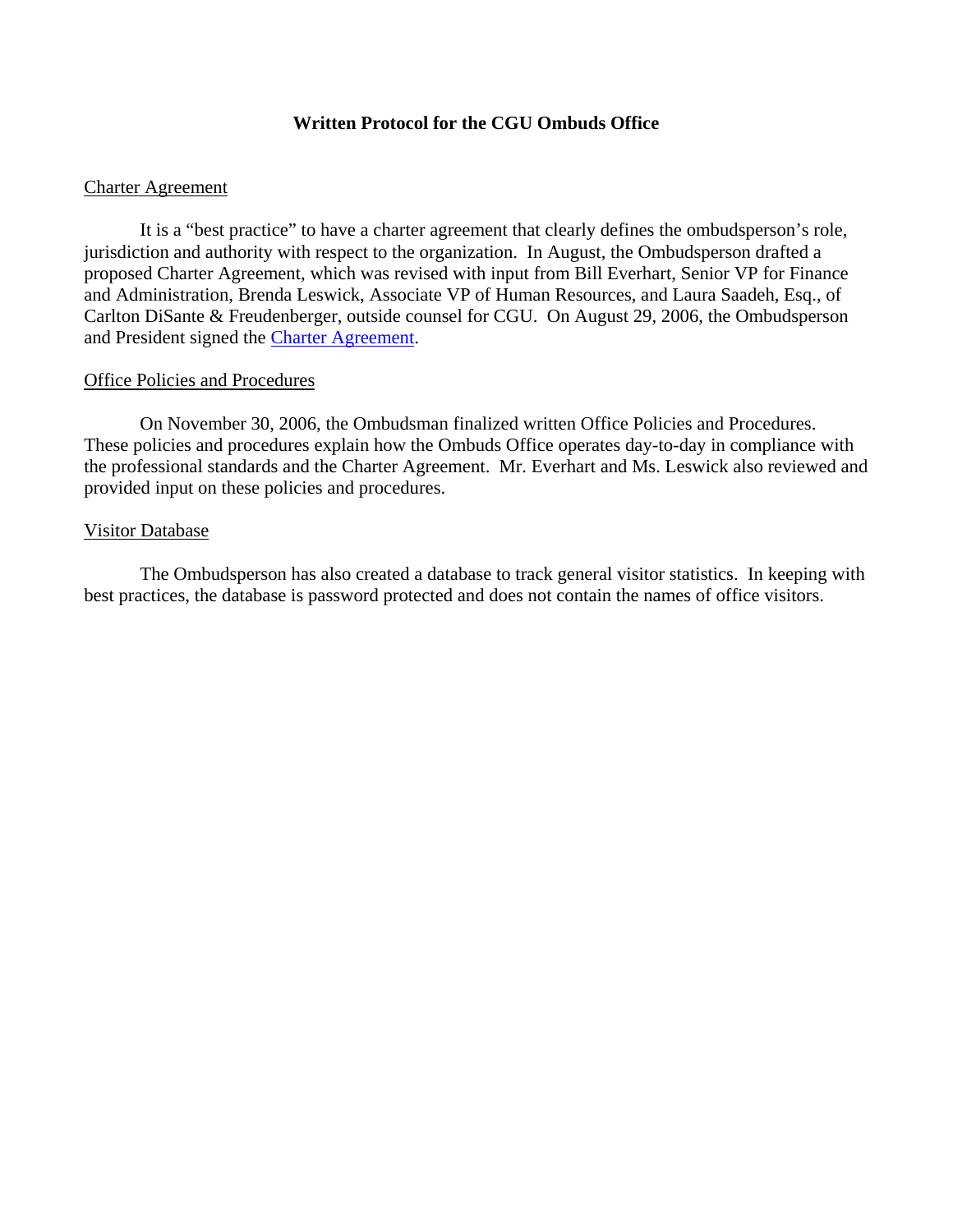## **Marketing and Outreach**

#### Presentations and Meetings

The Ombudsperson was first introduced to the CGU community in an [email](http://www.cgu.edu/include/pres_letter.pdf) from the President on July 27, 2006. Subsequently, the Ombudsperson made presentations to the following groups:

| <b>SISAT New Student Orientation</b>      | <b>August 8, 2006</b>  |
|-------------------------------------------|------------------------|
| SBOS/SES/Religion New Student Orientation | August 25, 2006        |
| <b>SPE New Student Orientation</b>        | August 25, 2006        |
| <b>Drucker New Student Orientation</b>    | <b>August 26, 2006</b> |
| Convocation                               | September 20, 2006     |
| <b>Female Faculty Forum</b>               | September 21, 2006     |
| <b>Faculty Assembly</b>                   | September 25, 2006     |
| <b>All Staff Meeting</b>                  | October 5, 2006        |
| <b>Graduate Student Counsel Town Hall</b> | October 5, 2006        |
|                                           |                        |

 The Ombudsperson also met individually with the following individuals to introduce himself and to learn about the CGU community firsthand:

| Yi Feng (Provost)                        |
|------------------------------------------|
| Prof. Linda Perkins                      |
| Jim Whitaker (Dean of Students)          |
| Teresa Shaw (Vice Provost)               |
| Wanda Walker (Finance Dept.)             |
| Christina Wassenaar (Drucker)            |
| Brenda Barham-Hill (CEO, CUC)            |
| Prof. Barbara DeHart                     |
| Tharon Smith (GSC/MMP)                   |
| Betty Hagelbarger (Sp. Asst. to Provost) |
| Charlene Martin (Intl. Place, CUC)       |
| Prof. Jean Lipman Blumen                 |
| Dean Karen Torjesen (Religion)           |
| Rev. Catherine Carlson (CUC)             |
| Dean Lorne Olfman (SISAT)                |
| Grantland Rice (Advancement)             |
| Dean Stewart Donaldson (SBOS)            |
| Dean Ira Jackson (Drucker)               |
| Rebecca Kornbluh (Counseling Ctr., CUC)  |

July 20, 2006 July 24, 2006 July 27, 2006 August 3, 2006 August 9, 2006 August 17, 2006 August 17, 2006 August 21, 2006 September 6, 2006 September 14, 2006 September 14, 2006 September 25, 2006 October 2, 2006 **October 10, 2006** November 6, 2006 November 7, 2006 November 9, 2006 November 9, 2006 November 27, 2006

#### Electronic and Print Materials

The Ombudsperson has created a series of Internet webpages for the Ombuds Office that are located within the pages for the President's office. The website explains how the Ombuds Office operates, what services are offered, and who the Ombuds person is. The website also provides links to other resources for faculty, students and staff. Copies of the IOA Code of Ethics and Standards of Practice, Charter Agreement and the President's introductory letter can be downloaded from the [website.](http://www.cgu.edu/pages/4389.asp) With the assistance of Creative Services, the Ombudsperson also prepared a [brochure](http://www.cgu.edu/PDFFiles/Presidents%20Office/Ombuds/ombuds_brochure.pdf) that was distributed to incoming students, all employees, and various schools and administrative offices.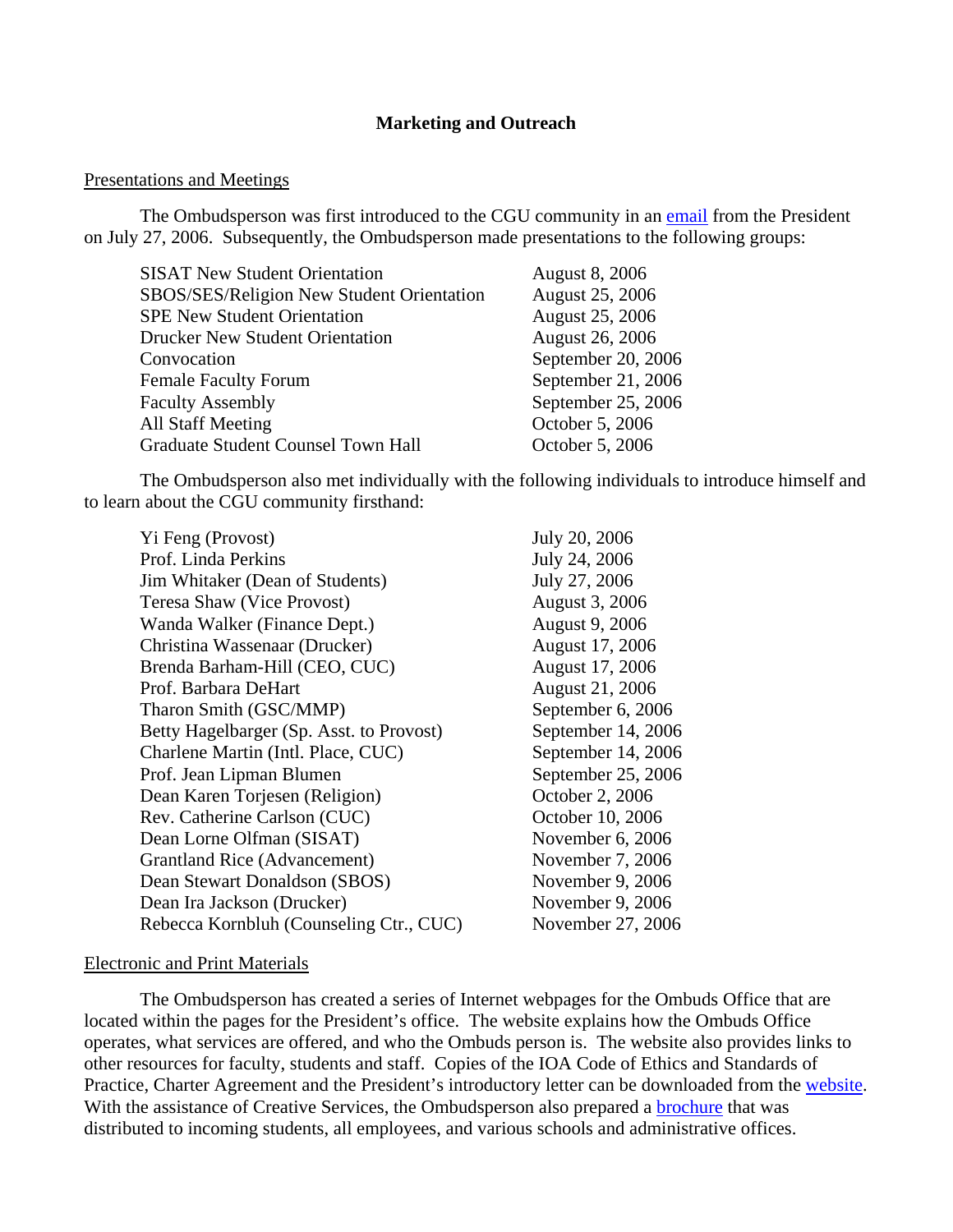## **Visitor Consultations and Upward Feedback**

#### **Overview**

 $\overline{a}$ 

 In the first six months of operation, visitors brought 40 unique matters to the Ombuds Office. Visitors included students, staff and faculty of both genders and all ethnicities. Based on information disclosed by visitors, the Ombudsperson was able to provide upward feedback to the appropriate administrators on approximately five occasions.

#### Summary of Visitor Statistics

The following data describes only individuals initiating contact with the Ombuds Office. In the course of working with visitors on their concerns, the Ombudsperson had contact with many more individuals and addressed additional ancillary concerns.

| Description                 | Share <sup>1</sup> |
|-----------------------------|--------------------|
| Gender                      |                    |
| Women                       | 60%                |
| Men                         | 40%                |
| Ethnicity                   |                    |
| White (non-Hisp./Lat.)      | 65%                |
| Asian / Pac. Is. / Hawaiian | 10%                |
| Black / African Am.         | 8%                 |
| Hispanic / Latino           | 8%                 |
| <b>Status</b>               |                    |
| Employee                    | 45%                |
| Staff<br>23%                |                    |
| Administrator 23%           |                    |
| Student                     | 33%                |
| Doctoral<br>15%             |                    |
| <b>Masters</b><br>5%        |                    |
| Unknown<br>13%              |                    |
| Faculty                     | 20%                |
| Other                       | ${<}1\%$           |
| Nature of Primary Concern   |                    |
| Employment/Workplace        | 30%                |
| Academic/Pedagogic          | 20%                |
| Policies/Procedures         | 18%                |
| Bias/Discrimination         | 10%                |
| Housing                     | 8%                 |
| Other/Unknown               | 15%                |

<span id="page-5-0"></span><sup>1</sup> Percentages may not add to 100 due to rounding errors and because three cases were brought by returning visitors. Readers are also cautioned that the data may not be statistically reliable as an overall indicator for CGU due to the small sample size and self-selection characteristics. Therefore, these data should not be interpreted as confirming or refuting any observations about the overall campus climate.